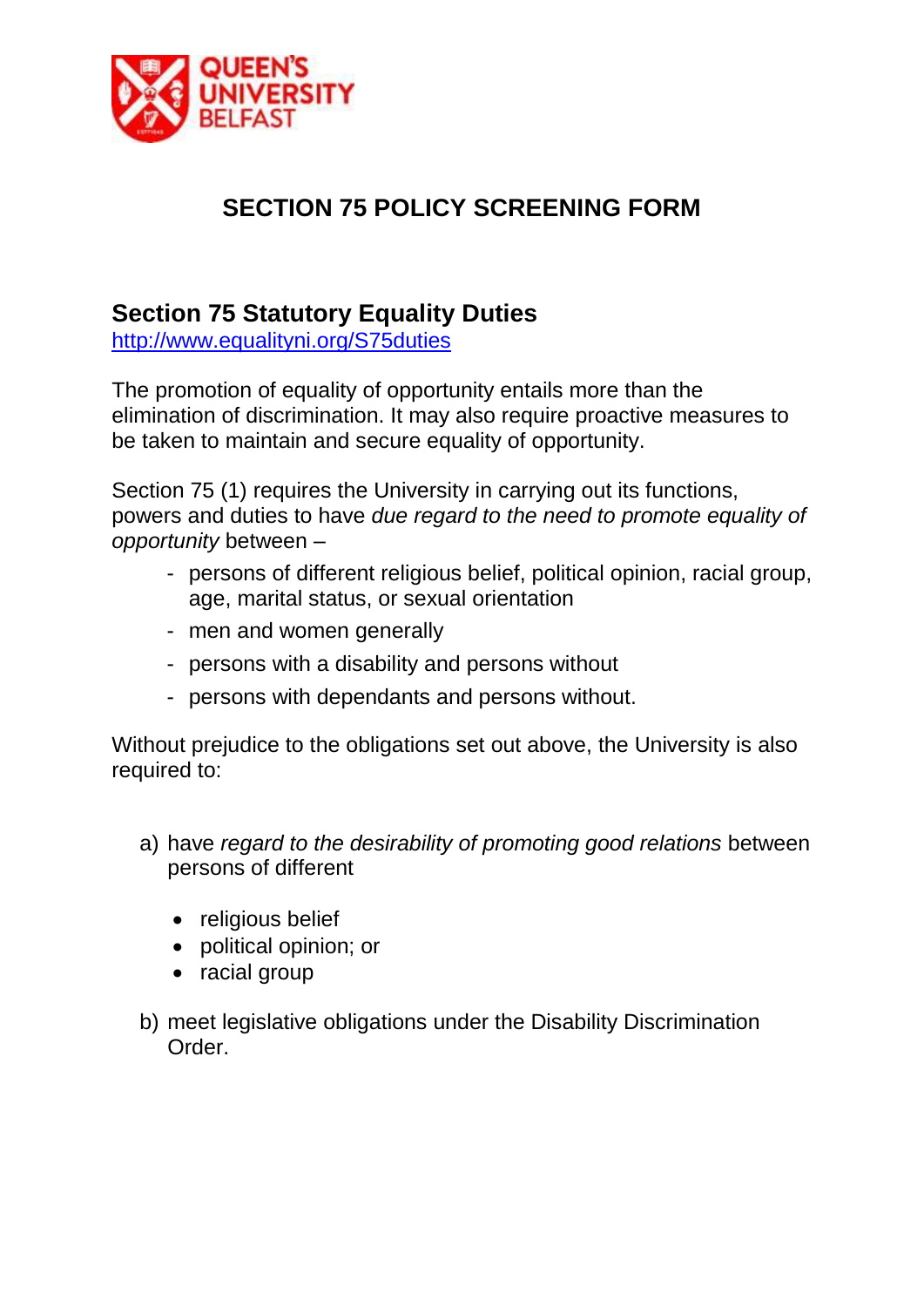#### **What is a policy?**

The Equality Commission for Northern Ireland state in their quidance<sup>1</sup> that the term 'policy' is used to denote any strategy, policy (proposed/amended/existing) or practice and/or decision, whether written or unwritten.

The University's Equality Scheme reflects the Equality Commission's definition of a policy and this should be applied in determining what needs to be screened.

If you are in doubt, please contact the Diversity and Inclusion Unit for advice. Equality screening guidance is also available at Queen's Online or by contacting the Diversity and Inclusion Unit.

#### **Part 1. Policy scoping**

The first stage of the screening process involves scoping the policy under consideration. The purpose of policy scoping is to help prepare the background and context and set out the aims and objectives for the policy being screened. At this stage, scoping the policy will help identify potential constraints as well as opportunities and will help the policy maker work through the screening process on a step by step basis.

It should be remembered that the Section 75 statutory duties apply to internal policies (relating to people who work for the University), as well as external policies (relating to those who are, or could be, served by the University).

<sup>1</sup> <sup>1</sup>'Section 75 of the Northern Ireland Act 1998, A Guide for Public Authorities' (April 2010), page 30. A policy may include planning decisions, service changes, corporate strategies, policy development, practices, guidelines, procedures and protocols; board papers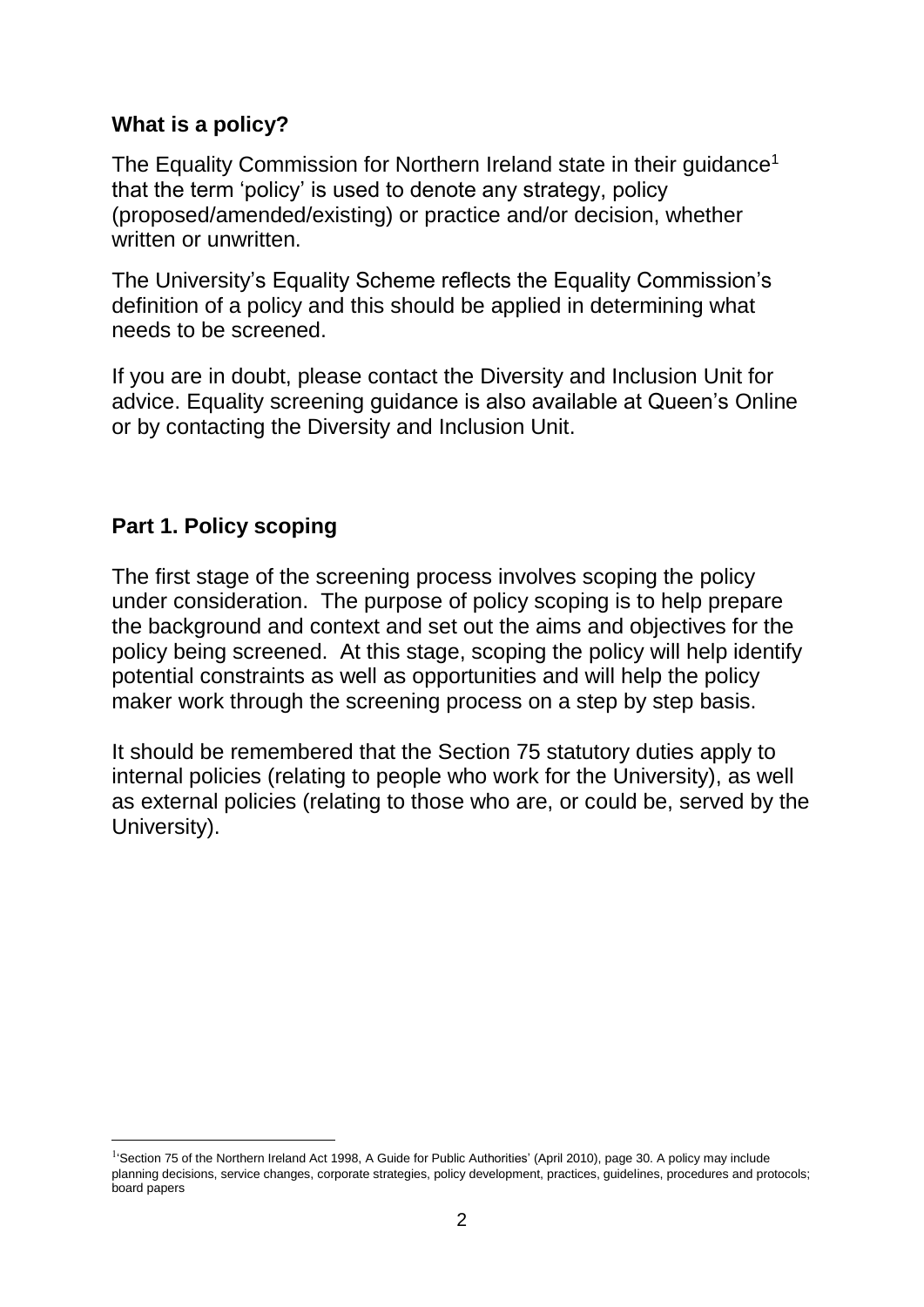### **A. Information about the policy**

| Name of the policy to be screened and description                                                                 |
|-------------------------------------------------------------------------------------------------------------------|
| Is this an existing, revised or a new policy? (please append policy to<br>the screening form)                     |
| What is it trying to achieve? (intended aims/outcomes)                                                            |
| Are there any Section 75 categories which might be expected to<br>benefit from the policy?<br>If so, explain how. |
| Who initiated or wrote the policy?                                                                                |
| Directorate responsible for devising and delivering the policy?                                                   |
|                                                                                                                   |

### **Background to the Policy to be screened.**

Include details of any pre- consultations/consultations which have been conducted and/or whether the policy has previously been tabled at the University's Operating Board or the Standing Committee of the Senate.

Click here to enter text.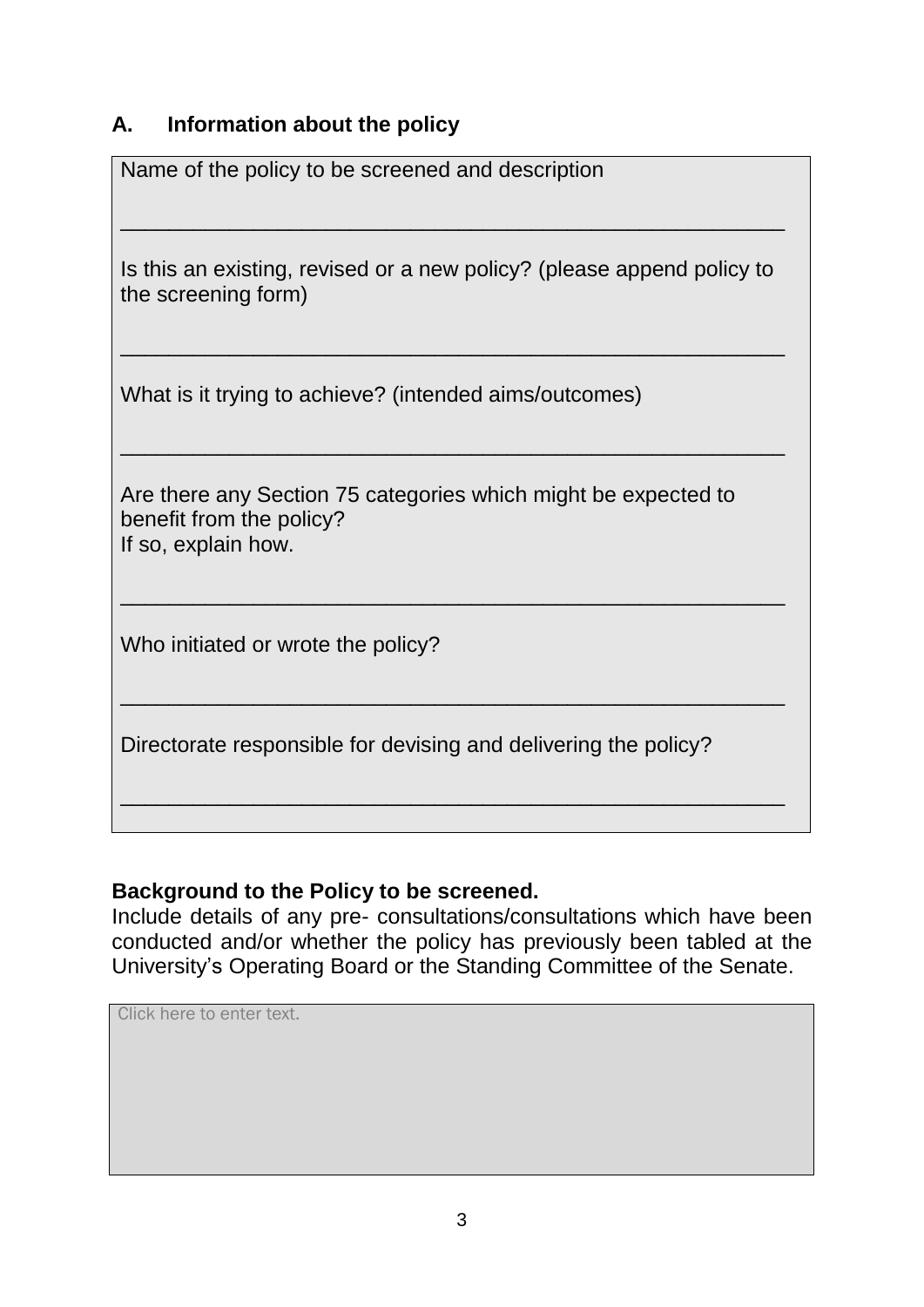## **B. Implementation factors**

Are there any factors which could contribute to/detract from the intended aim/outcome of the policy?

If yes, are they

financial? legislative? other?( please specify) \_\_\_\_\_\_\_\_\_\_\_\_\_\_\_\_\_\_\_\_\_\_\_\_\_\_\_\_\_\_\_\_\_

## **C. Main stakeholders affected**

Who are the internal and external stakeholders (actual or potential) that the policy will impact upon?

| staff                             |
|-----------------------------------|
| service users                     |
| other public sector organisations |
| voluntary/community/trade unions  |
| other, please specify             |
|                                   |

# **D. Other policies with a bearing on this policy**

|     |                  | • what are they? (please list) |  |  |  |
|-----|------------------|--------------------------------|--|--|--|
| . . |                  |                                |  |  |  |
|     | • who owns them? |                                |  |  |  |
|     |                  |                                |  |  |  |
| .   |                  |                                |  |  |  |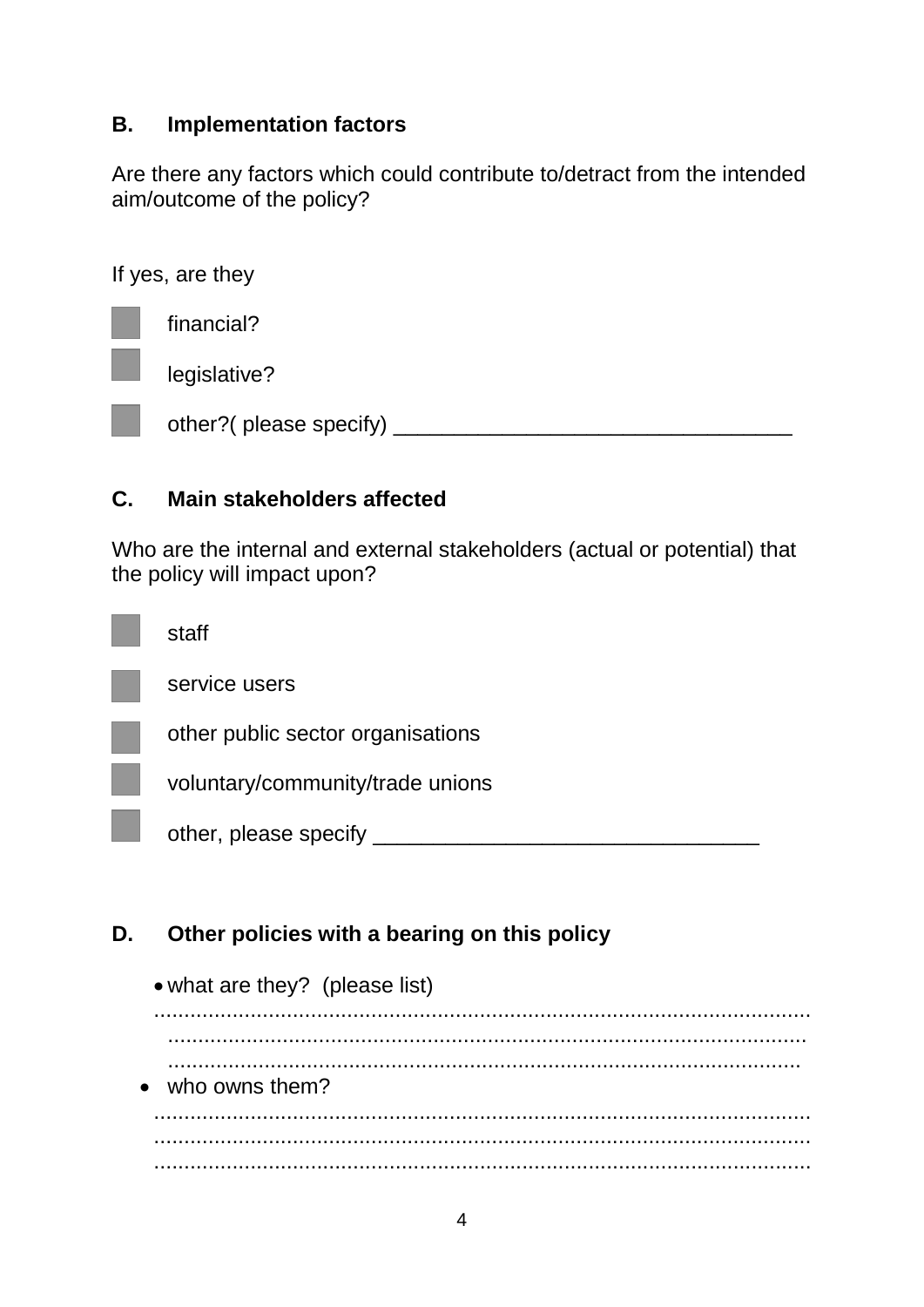## E. **Available evidence**

#### **What evidence/information (both qualitative and quantitative) have you gathered to inform this policy? Specify details for each of the Section 75 categories.**

This means any data or information you currently hold in relation to the policy or have gathered during policy development. Evidence to inform the screening process may take many forms and should help you to decide who the policy might affect the most. It will also help ensure that your screening decision is informed by relevant data.

| <b>Section 75</b><br>category | <b>Details of evidence/information</b> |
|-------------------------------|----------------------------------------|
| Religious<br>belief           | Click here to enter text.              |
| <b>Political</b><br>opinion   | Click here to enter text.              |
| Racial group                  | Click here to enter text.              |
| Age                           | Click here to enter text.              |
| <b>Marital status</b>         | Click here to enter text.              |
| Sexual<br>orientation         | Click here to enter text.              |
| Men and<br>women<br>generally | Click here to enter text.              |
| <b>Disability</b>             | Click here to enter text.              |
| Dependants                    | Click here to enter text.              |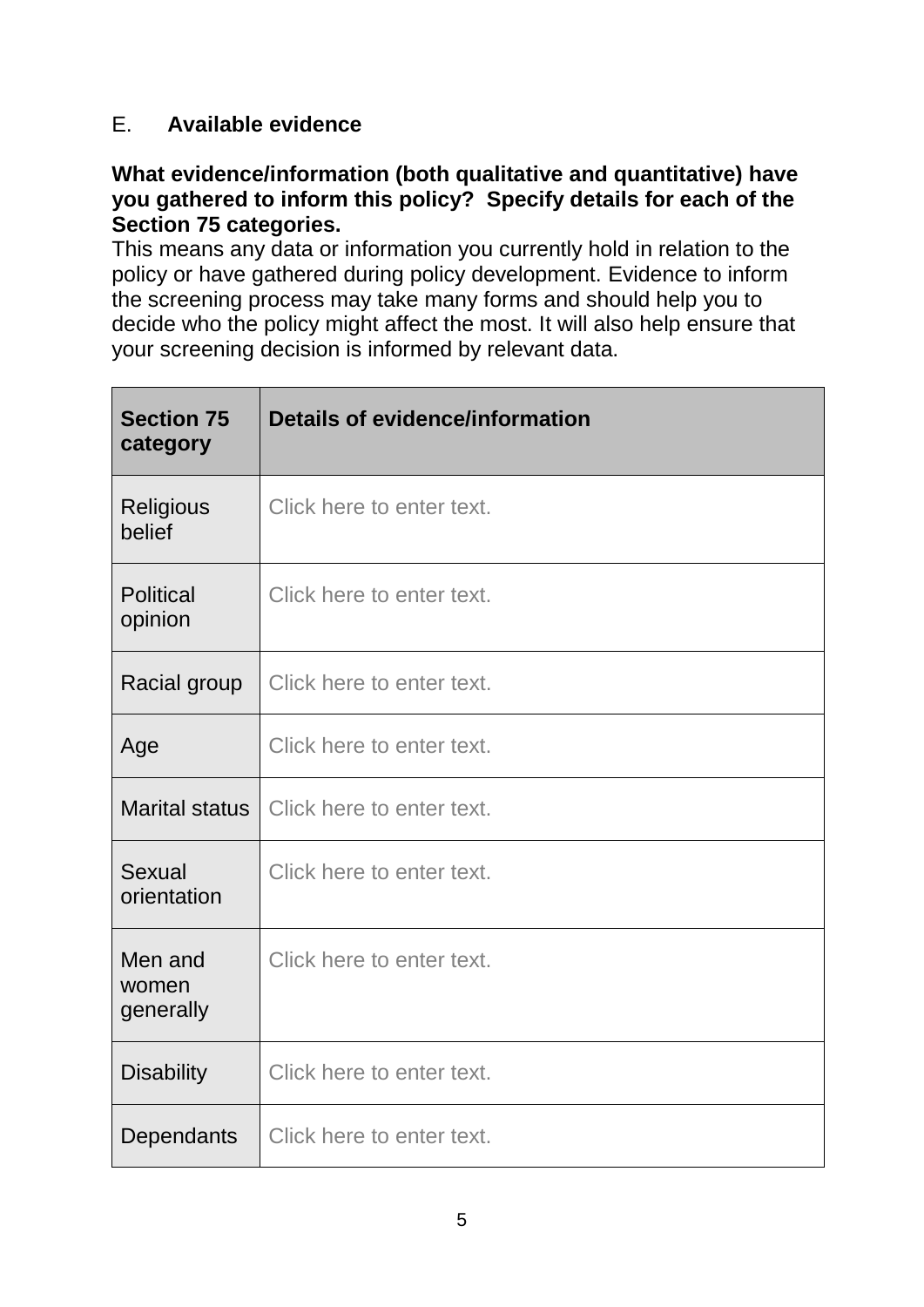# **F. Needs, experiences and priorities**

Having looked at the data/information you have collected in the question above, what does this tell you are the needs, experiences and priorities for the people who fall into the groups below, in relation to your policy<sup>2</sup>? And what is the actual or likely impact on equality of opportunity for those affected by the policy. **(See appendix 1 for information on levels of impact).**

| <b>Section 75</b><br>category | Details of needs/experiences/priorities<br>and details of policy impact | <b>Level of</b><br><b>Impact</b> |
|-------------------------------|-------------------------------------------------------------------------|----------------------------------|
| <b>Religious</b><br>belief    | Click here to enter text.                                               | Impact level.                    |
| <b>Political</b><br>opinion   | Click here to enter text.                                               | Impact level.                    |
| Racial group                  | Click here to enter text.                                               | Impact level.                    |
| Age                           | Click here to enter text.                                               | Impact level.                    |
| <b>Marital status</b>         | Click here to enter text.                                               | Impact level.                    |
| Sexual<br>orientation         | Click here to enter text.                                               | Impact level.                    |
| Men and<br>women<br>generally | Click here to enter text.                                               | Impact level.                    |
| <b>Disability</b>             | Click here to enter text.                                               | Impact level.                    |
| Dependants                    | Click here to enter text.                                               | Impact level.                    |

<sup>1</sup> 2 If you do not have enough data to tell you about potential or actual impacts you may need to generate more data to distinguish what groups are potentially affected by your policy.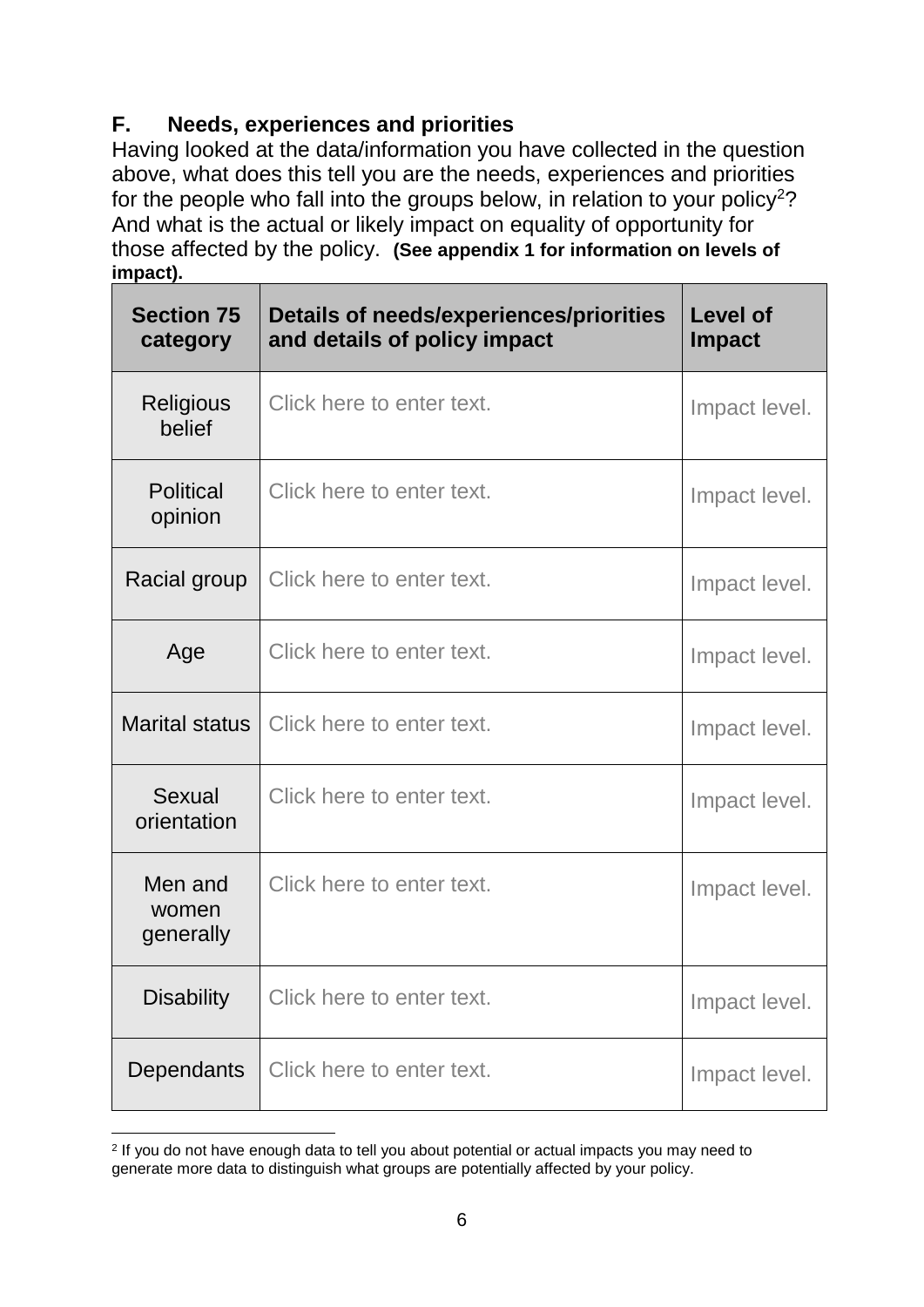# **Part 2 Screening questions**

| $\mathbf 1$<br>What is the likely impact on equality of opportunity for those<br>affected by this policy, for each of the Section 75 equality<br>categories? |                    |                   |  |  |
|--------------------------------------------------------------------------------------------------------------------------------------------------------------|--------------------|-------------------|--|--|
| Section 75<br>category                                                                                                                                       | <b>Issue</b>       | Minor/major/none? |  |  |
| <b>Religious</b><br>belief                                                                                                                                   | Details of impact. | Impact level.     |  |  |
| <b>Political</b><br>opinion                                                                                                                                  | Details of impact. | Impact level.     |  |  |
| Racial group                                                                                                                                                 | Details of impact. | Impact level.     |  |  |
| Age                                                                                                                                                          | Details of impact. | Impact level.     |  |  |
| Marital status                                                                                                                                               | Details of impact. | Impact level.     |  |  |
| Sexual<br>orientation                                                                                                                                        | Details of impact. | Impact level.     |  |  |
| Men and<br>women<br>generally                                                                                                                                | Details of impact. | Impact level.     |  |  |
| <b>Disability</b>                                                                                                                                            | Details of impact. | Impact level.     |  |  |
| Dependants                                                                                                                                                   | Details of impact. | Impact level.     |  |  |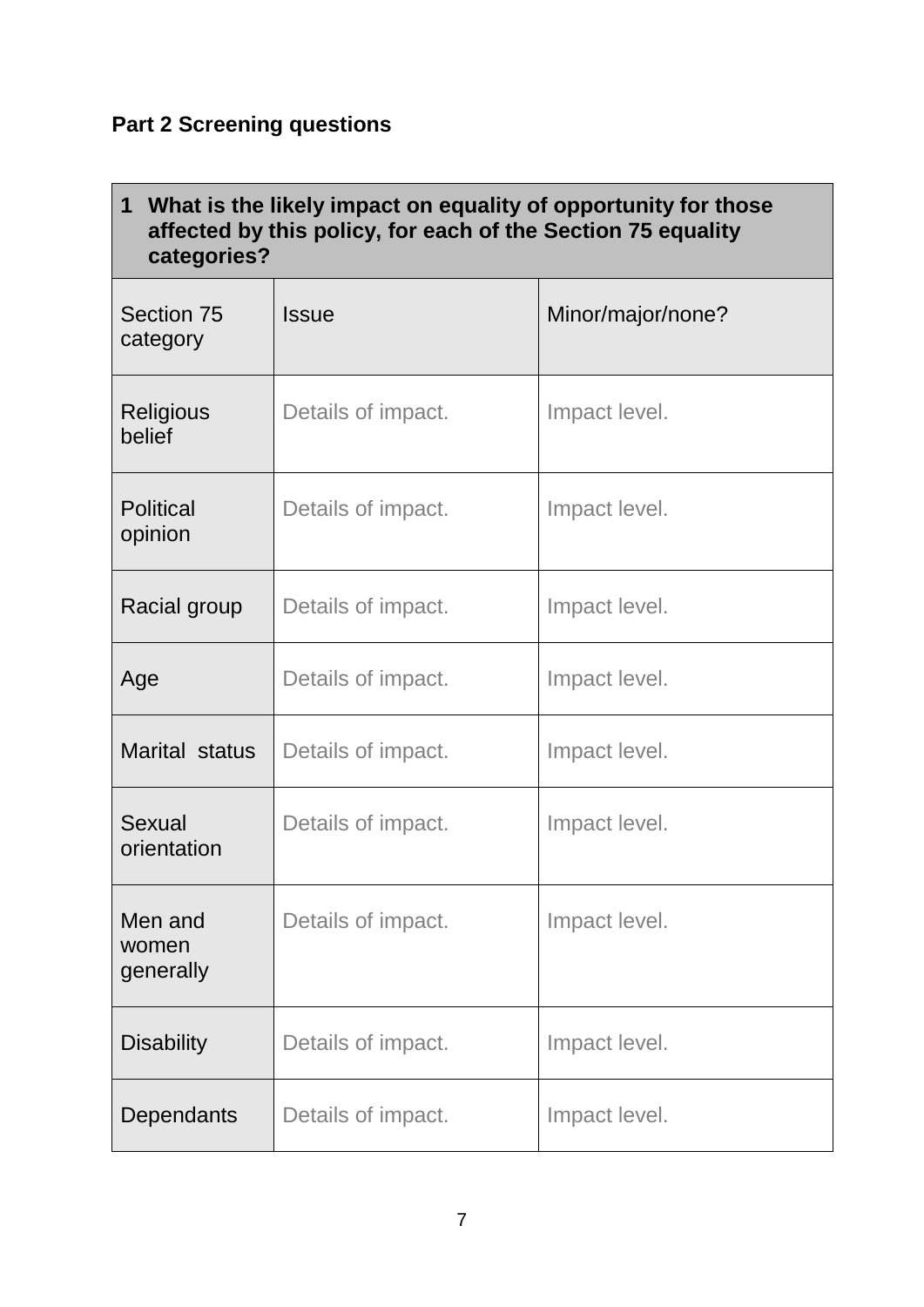## **2 Are there any actions which could be taken to reduce any adverse impact which has been identified or opportunities to better promote equality of opportunity?**

| Section 75<br>category        | <b>Issue</b>       | <b>Mitigating Measure</b> |
|-------------------------------|--------------------|---------------------------|
| <b>Religious</b><br>belief    | Details of impact. | Impact level.             |
| <b>Political</b><br>opinion   | Details of impact. | Impact level.             |
| Racial group                  | Details of impact. | Impact level.             |
| Age                           | Details of impact. | Impact level.             |
| Marital status                | Details of impact. | Impact level.             |
| Sexual<br>orientation         | Details of impact. | Impact level.             |
| Men and<br>women<br>generally | Details of impact. | Impact level.             |
| <b>Disability</b>             | Details of impact. | Impact level.             |
| <b>Dependants</b>             | Details of impact. | Impact level.             |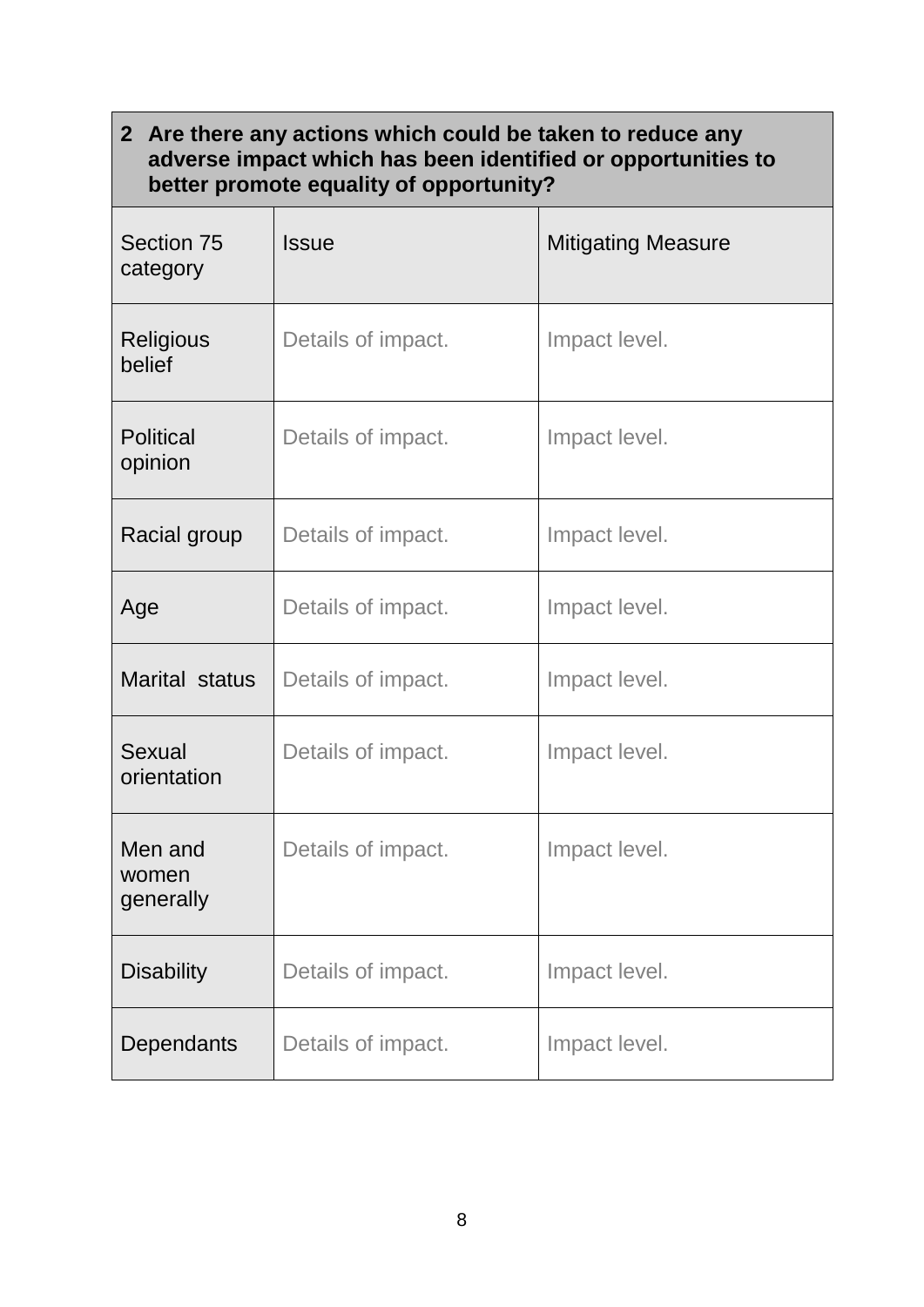| 3 To what extent is the policy likely to impact on good relations between<br>people of different religious belief, political opinion or racial group? |                          |                                     |  |
|-------------------------------------------------------------------------------------------------------------------------------------------------------|--------------------------|-------------------------------------|--|
| Good<br>relations<br>category                                                                                                                         | Details of policy impact | Level of impact<br>minor/major/none |  |
| Religious<br>belief                                                                                                                                   |                          |                                     |  |
| <b>Political</b><br>opinion                                                                                                                           |                          |                                     |  |
| Racial<br>group                                                                                                                                       |                          |                                     |  |

| 4 Are there opportunities to better promote good relations between<br>people of different religious belief, political opinion or racial group? |                         |                        |  |
|------------------------------------------------------------------------------------------------------------------------------------------------|-------------------------|------------------------|--|
| Good<br>relations<br>category                                                                                                                  | If Yes, provide details | If No, provide reasons |  |
| Religious<br>belief                                                                                                                            |                         |                        |  |
| <b>Political</b><br>opinion                                                                                                                    |                         |                        |  |
| Racial<br>group                                                                                                                                |                         |                        |  |

۰

 $\mathbf{r}$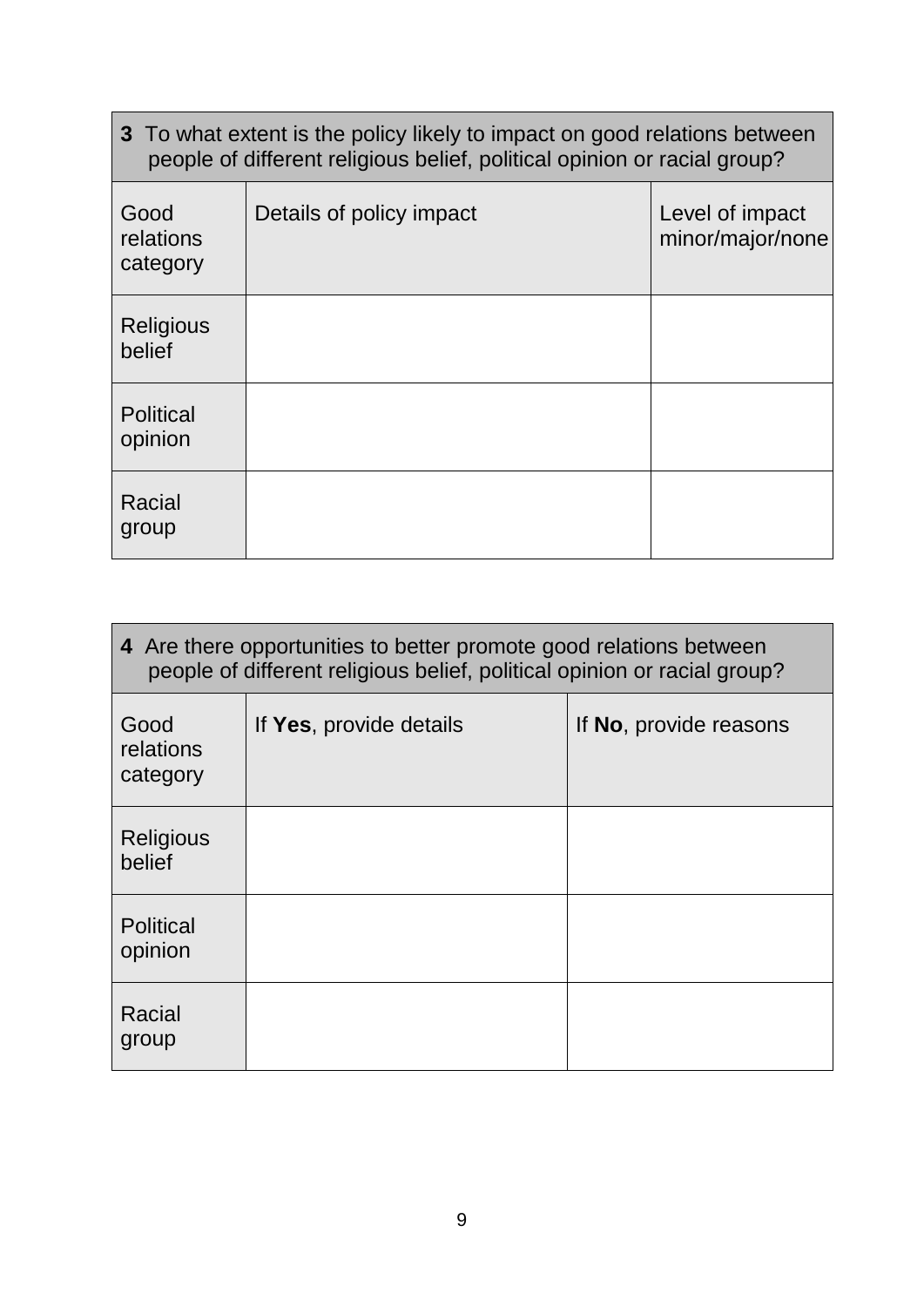## **E Multiple identity**

Generally speaking, people can fall into more than one Section 75 category. Taking this into consideration, are there any potential impacts of the policy/decision on people with multiple identities? (*For example; disabled minority ethnic people; disabled women; young Protestant men; and young lesbians, gay and bisexual people).*

Provide details of data on the impact of the policy on people with multiple identities. Specify relevant Section 75 categories concerned.

# **F Disability Duties**

#### **Disability Duties**

Consider whether the policy:

- a) Discourages disabled people from participating in public life and fails to promote positive attitudes towards disabled people. Click here to enter text.
- b) Provides an opportunity to better positive attitudes towards disabled people or encourages their participation in public life. Click here to enter text.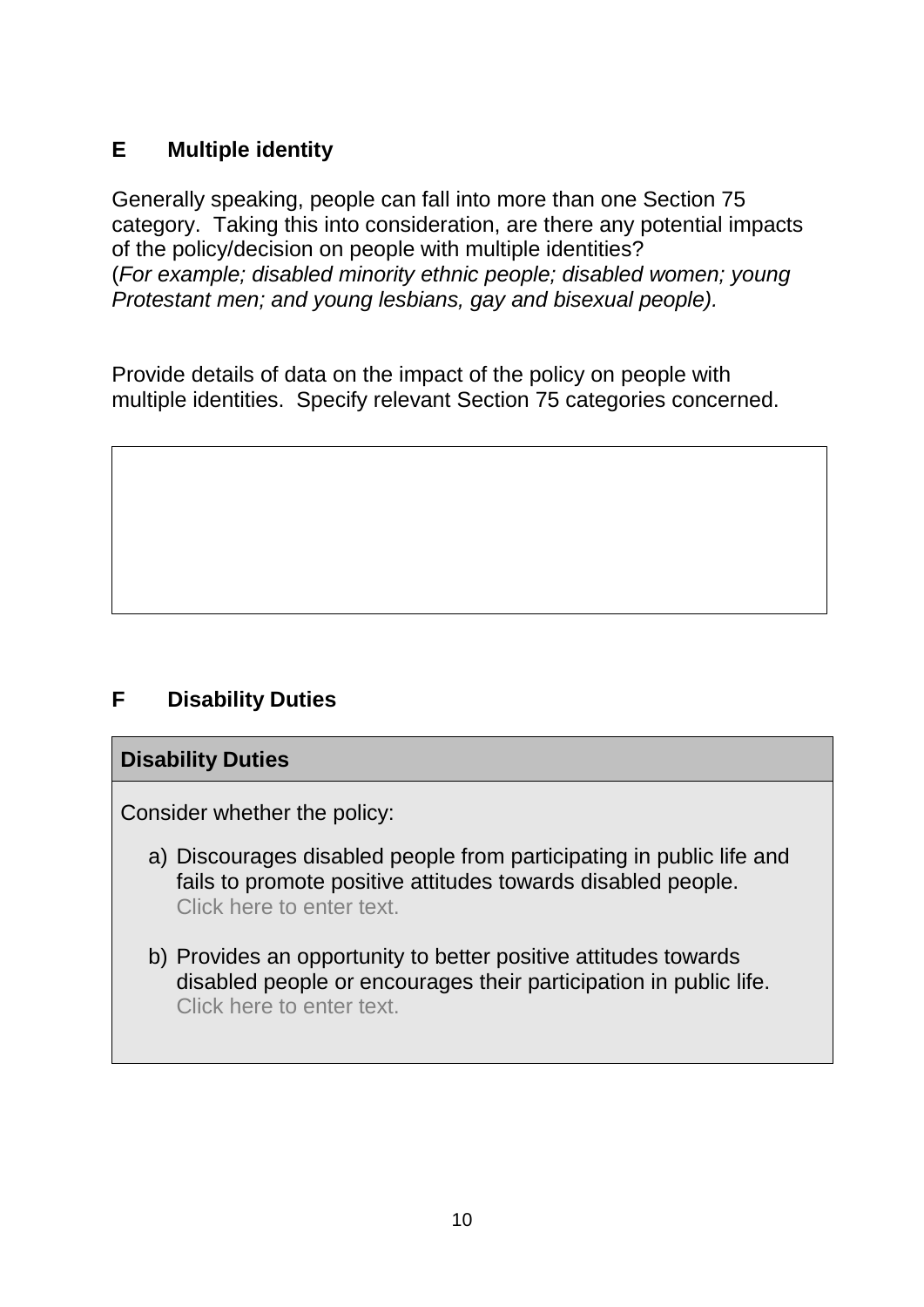## **Part 3. Screening decision**

Through screening, an assessment is made of the likely impacts, either major, minor or none, of the policy on equality of opportunity and/or good relations for the relevant categories. Completion of screening should lead to one of the following three outcomes; please mark an x in the appropriate box:

☐ '**Screened out'** i.e. the likely impact is none and no further action is required

□ 'Screened out' with mitigation i.e. the likely impact is minor and measures will be taken to mitigate the impact or an alternative policy will be proposed

☐ '**Screened in' for an equality impact assessment (EQIA)** i.e. the likely impact is major and the policy will now be subject to an EQIA

If the decision is not to conduct an equality impact assessment, please provide details of the reasons.

Click here to enter text.

If the decision is not to conduct an equality impact assessment, but the policy has minor equality impacts, please provide details of the reasons for this decision and of any proposed mitigating measures or proposed alternative policy.

Click here to enter text.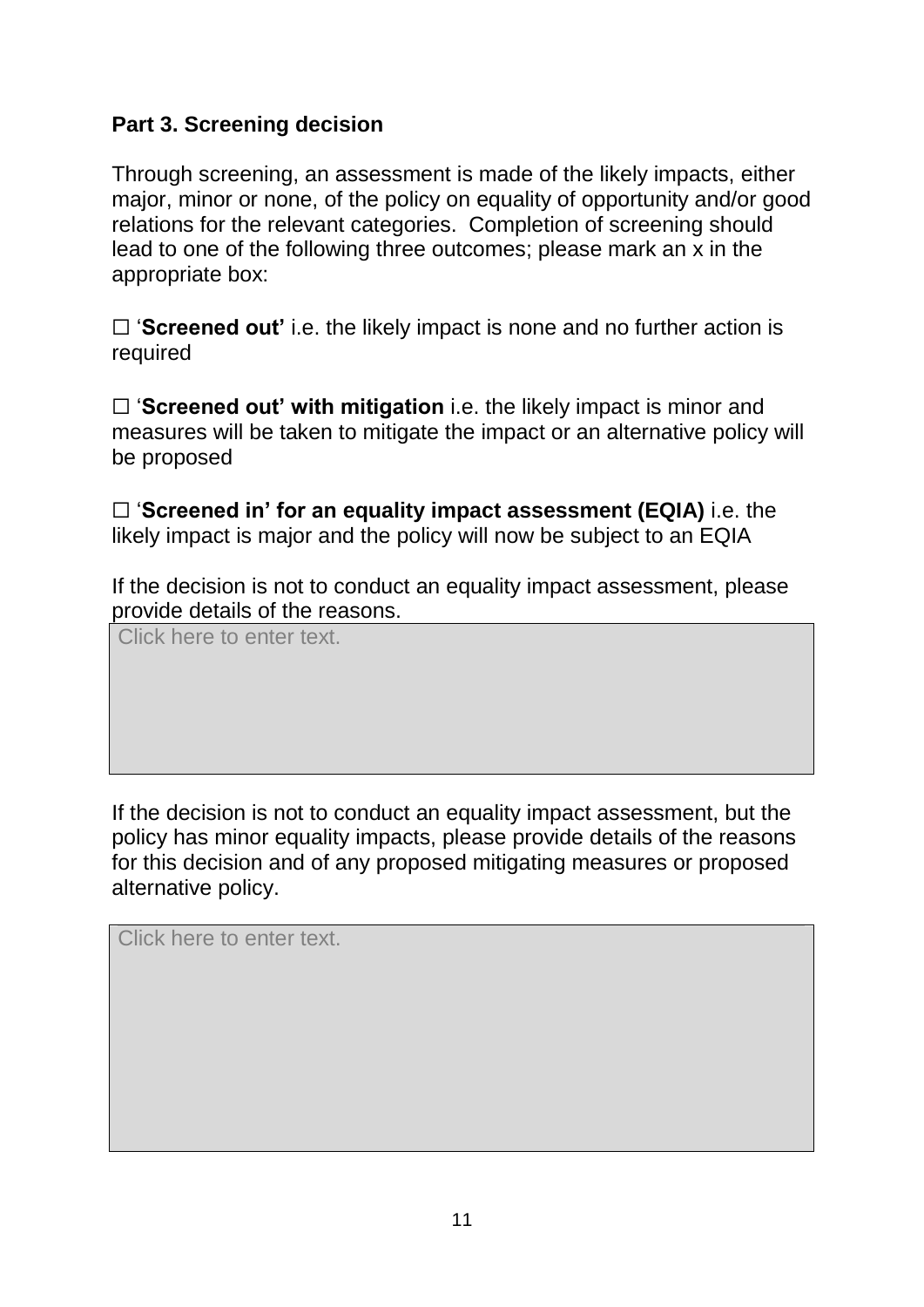If the decision is to subject the policy to an equality impact assessment, please provide details of the reasons.

Click here to enter text.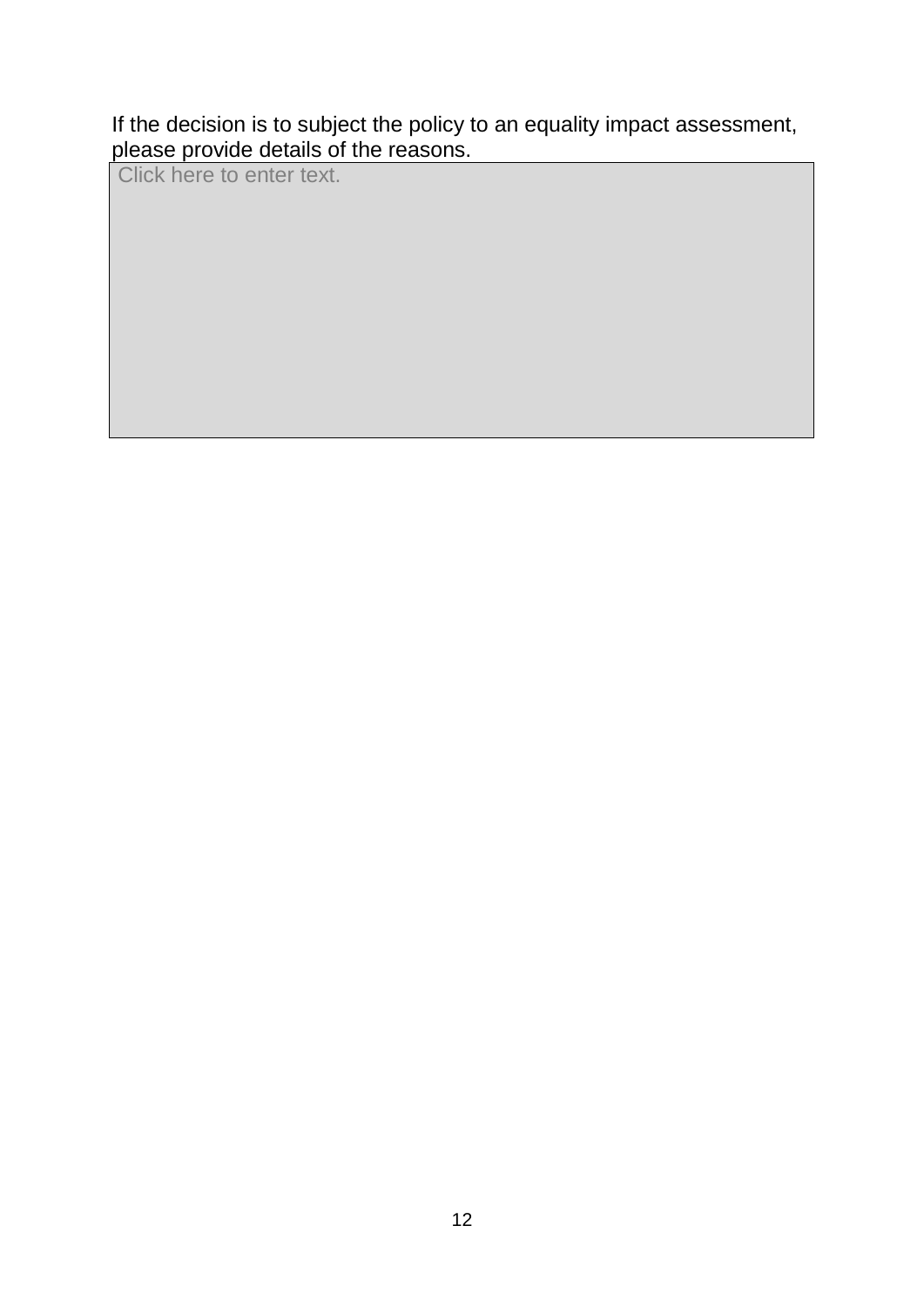# **D Timetabling and prioritising**

If the policy has been **'screened in'** for equality impact assessment answer the following questions to determine its priority for timetabling the equality impact assessment.

On a scale of 1-3, with 1 being the lowest priority and 3 being the highest, assess the policy in terms of its priority for equality impact assessment.

| <b>Priority criterion</b>                            | <b>Rating</b><br>$(1-3)$ |
|------------------------------------------------------|--------------------------|
| Effect on equality of opportunity and good relations | <b>Click</b>             |
| Social need                                          | <b>Click</b>             |
| Effect on people's daily lives                       | <b>Click</b>             |
| Relevance to the University's functions              | Click                    |

**E** Is the policy affected by timetables established by other relevant public authorities?

If yes, please provide details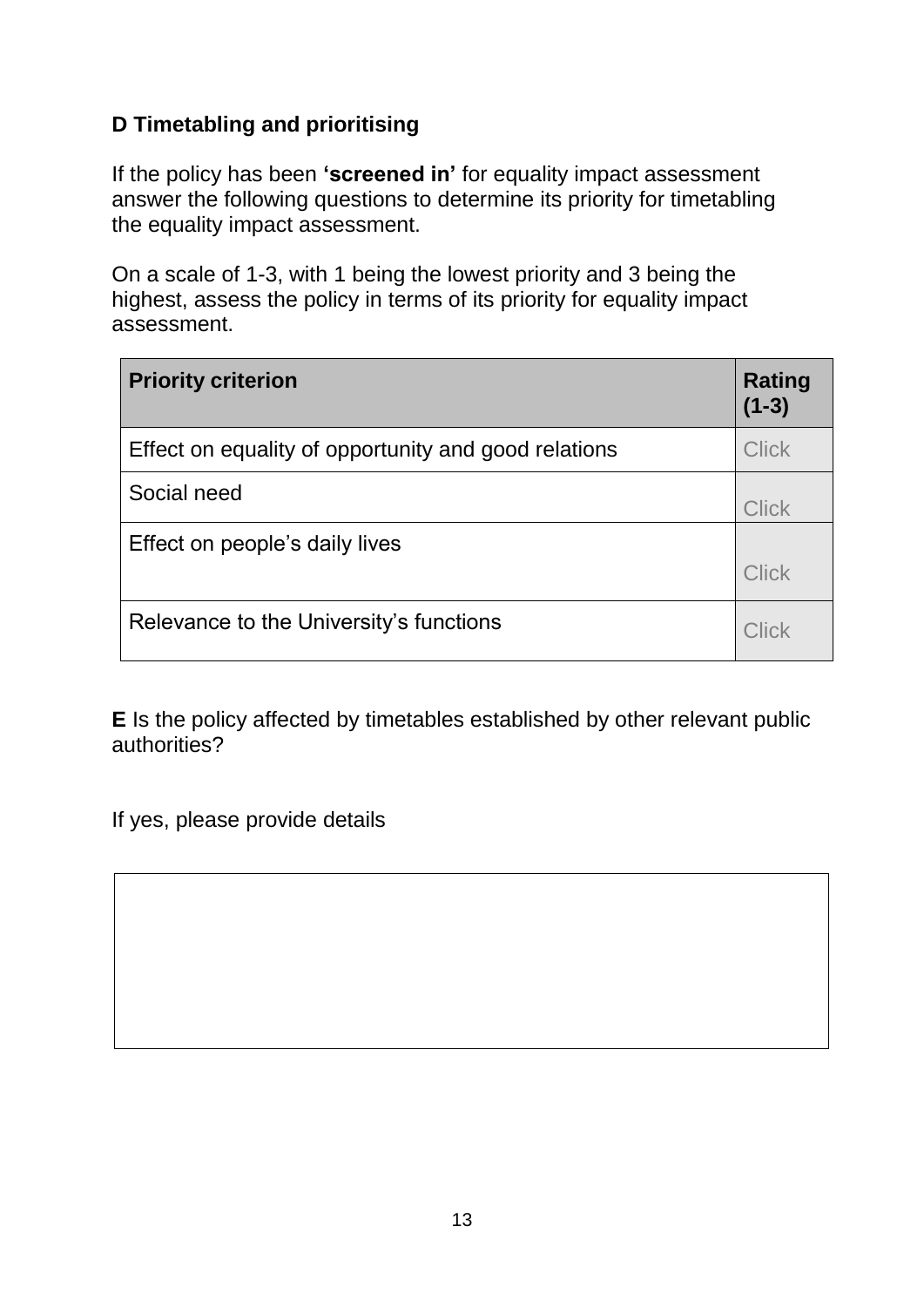#### **Part 4. Monitoring**

Effective monitoring will help the University identify any future adverse impact arising from the policy which may lead the University to conduct an equality impact assessment, as well as help with future planning and policy development.

#### **Please detail how you will monitor the effect of the policy?**

#### **What data is required in the future to ensure effective monitoring of the policy?**

#### **Part 5 - Data Protection**

If applicable, has legal advice been given due consideration?

Yes  $\Box$  No  $\Box$  N/A  $\Box$ 

Has due consideration been given to information security in relation to this policy?

Yes  $\Box$  No  $\Box$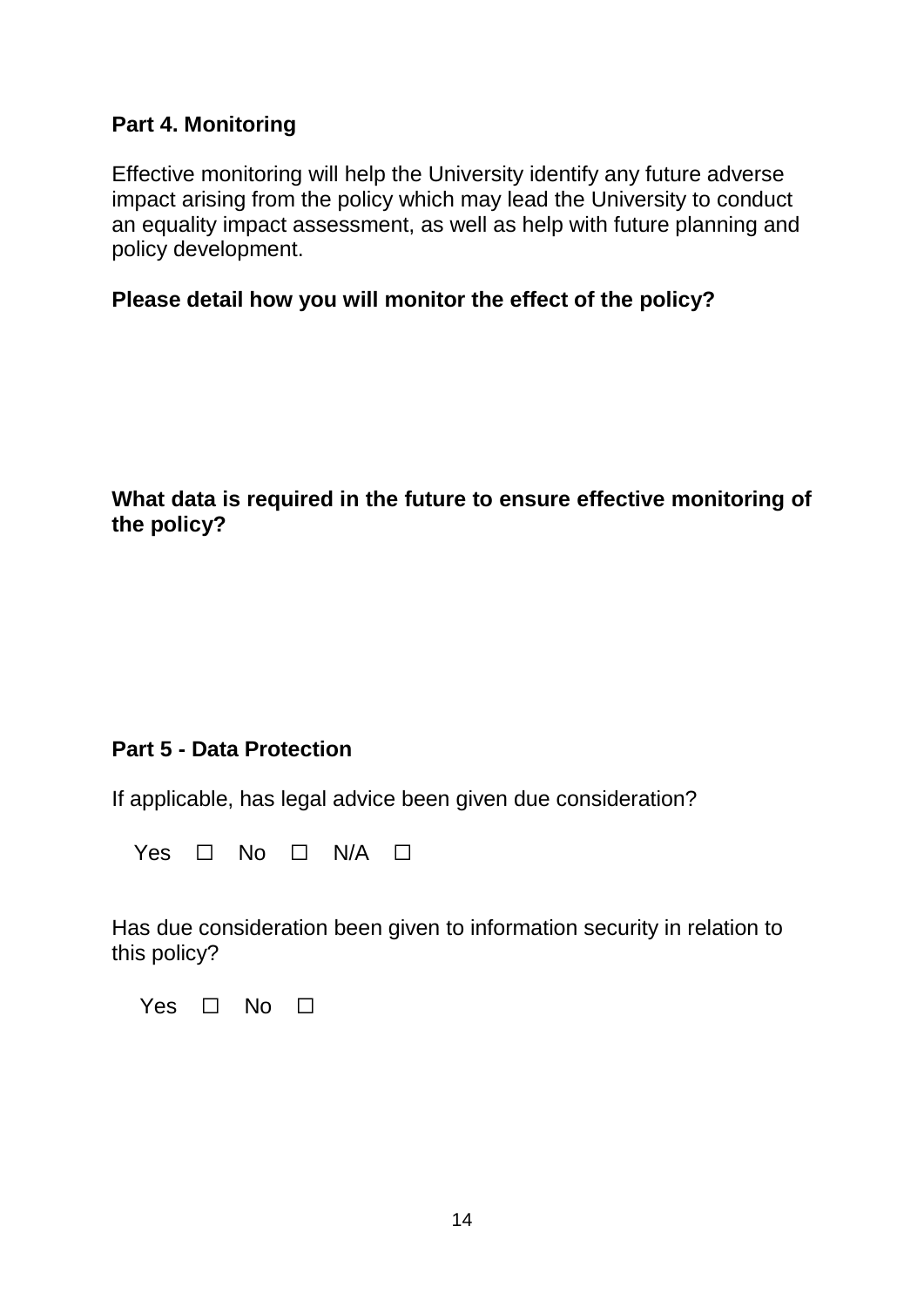## **Part 6 - Approval and authorisation**

| <b>Screened by:</b> | <b>Position/Job Title</b> | <b>Date</b> |
|---------------------|---------------------------|-------------|
|                     |                           |             |
| <b>Approved by:</b> |                           |             |
|                     |                           |             |

A copy of the screening form, for each policy screened, should be 'signed off' and approved by the senior manager responsible for the policy

In instances where a screening decision concludes that an EQIA is required then the screening form should be countersigned by a Director.

There may at times be policy issues which fall within the scope of being novel, contentious or politically sensitive and could only be taken forward following consultation with the University's Operating Board and/or Standing Committee of the Senate. Where a policy screening highlights such issues the screening form must be signed off by the Director prior to proceeding to the University's Operating Board and/or the Standing Committee of the Senate.

Following ratification, a copy of the approved screening form, and associated policy must be forwarded to the Diversity and Inclusion Unit for publication on the University's website.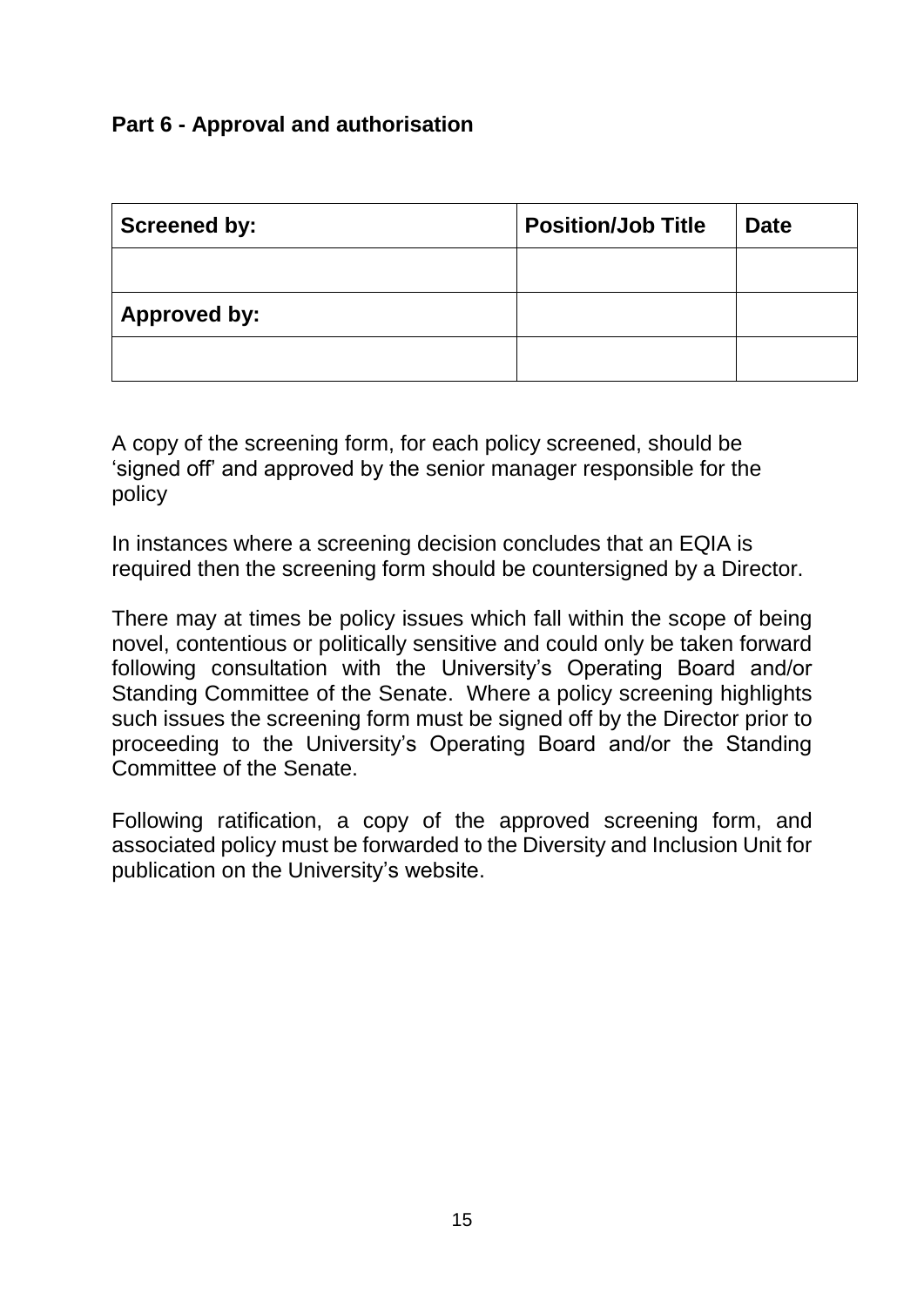# **ADDITIONAL INFORMATION TO INFORM THE ANNUAL EQUALITY PROGRESS REPORT TO THE EQUALITY COMMISSION**

1. Please provide details of any measures taken to enhance the level of engagement with individuals and representative groups as part of screening.

- 2. In developing this policy were any changes made as a result of equality issues raised during :
	- (a) pre-consultation / engagement;
	- (b) formal consultation;
	- (c) the screening process; and/or
	- (d) monitoring / research findings.

If so, please provide a brief summary including how the issue was identified, what changes were made, and what will be the expected outcomes / impacts for those affected.

3. Does this policy / decision include any measure(s) to improve access to services including the provision of information in accessible formats? If so please provide a short summary.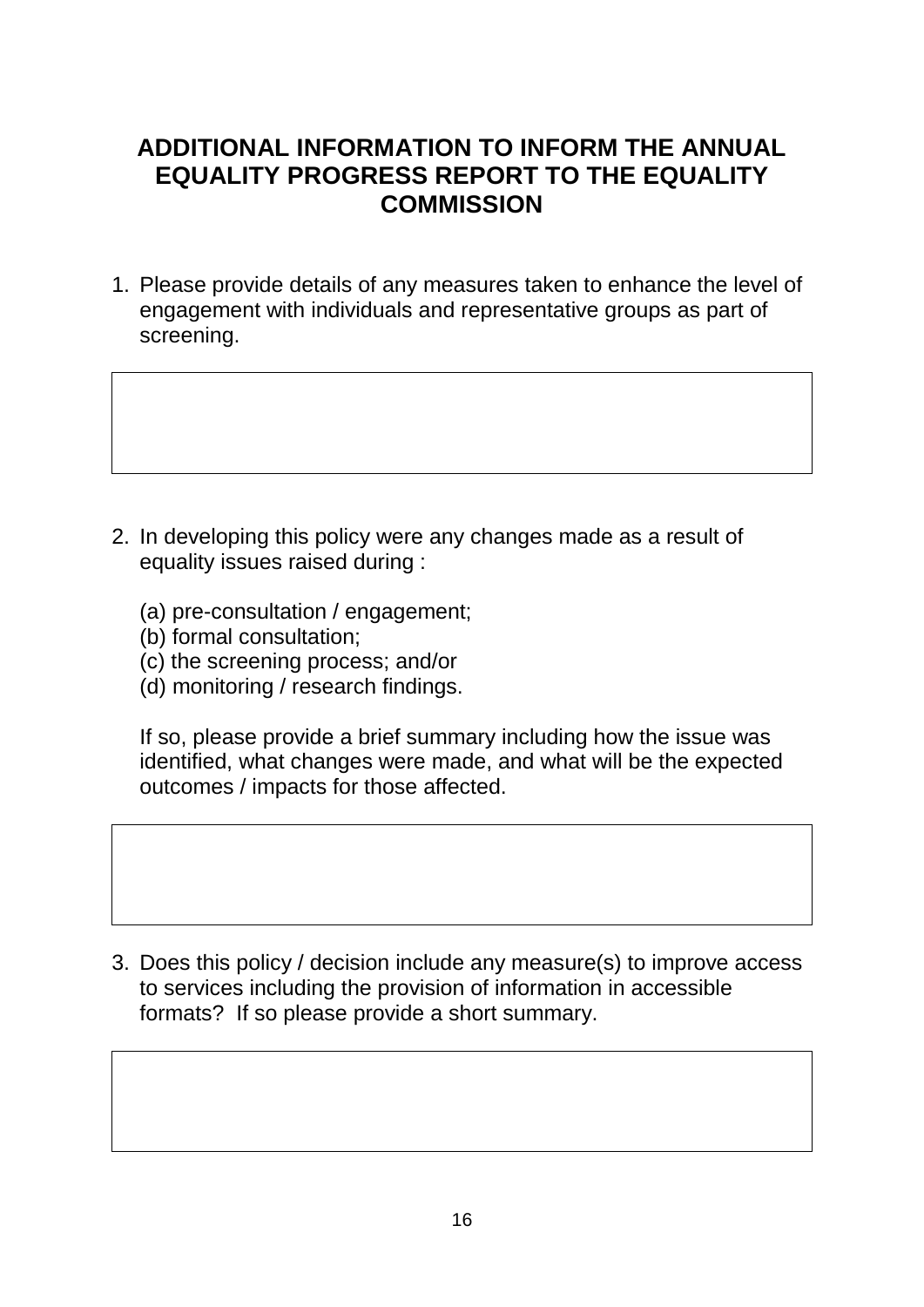## **Appendix 1**

#### **Levels of Impact** (Questions 6-9)

#### **Introduction**

In making a decision as to whether or not there is a need to carry out an equality impact assessment, you should consider the answers provided to the questions above.

In addition, the **screening questions** above further assist you in assessing your policy and must be completed. Some of these questions require you to assess the level of impact of the proposed policy on "equality of opportunity" and "good relations". The scale used when assessing this impact is either "None", "Minor" or "Major". The following paragraphs set out what each of these terms mean.

If your conclusion is **none** in respect of all of the Section 75 equality of opportunity and/or good relations categories, then you may decide to screen the policy out. If a policy is 'screened out' as having no relevance to equality of opportunity or good relations, you should give details of the reasons for the decision taken.

If your conclusion is **major** in respect of one or more of the Section 75 equality of opportunity and/or good relations categories, then consideration should be given to subjecting the policy to the equality impact assessment procedure.

If your conclusion is **minor** in respect of one or more of the Section 75 equality categories and/or good relations categories, then consideration should still be given to proceeding with an equality impact assessment, or to introduce:

- measures to mitigate the adverse impact; or
- an alternative policy to better promote equality of opportunity and/or good relations.